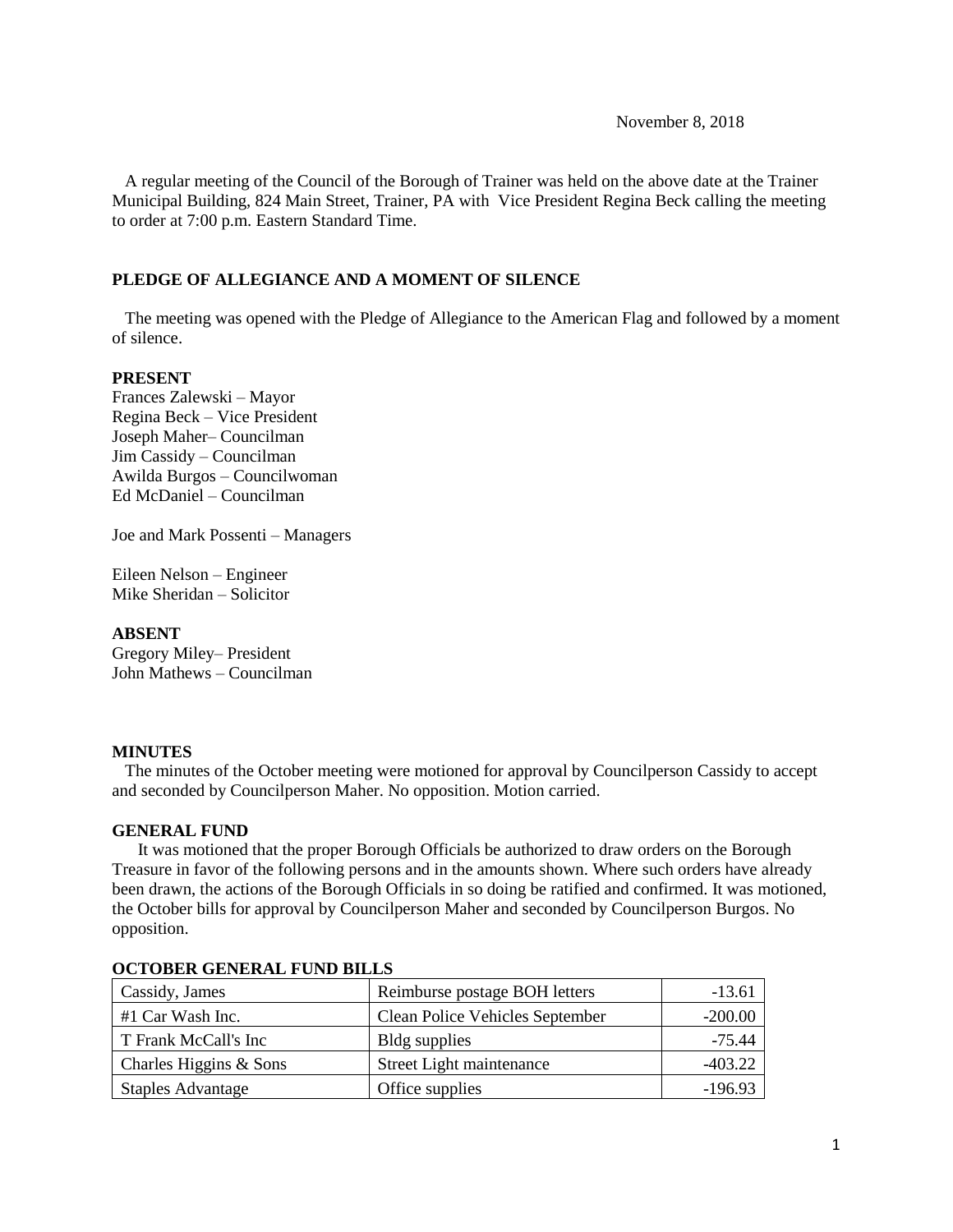| <b>US Municipal Supply</b>          | Highway street paint               | $-1,099.90$ |
|-------------------------------------|------------------------------------|-------------|
| PECO - Municipal Bldg.              | Municipal Bldg                     | $-705.43$   |
| PECO - Garage                       | <b>Highway Garage</b>              | $-83.29$    |
| <b>Burke Landscape Supply</b>       | Highway equipment parts            | $-186.90$   |
| <b>Comcast Business</b>             | Cable services                     | $-364.85$   |
| Pa One Call System, Inc.            | Monthly fax service                | $-21.25$    |
| <b>Chester Water - Municipal</b>    | Municipal Bldg                     | $-30.54$    |
| Possenti Consulting, LLC            | <b>Services August</b>             | $-2,150.00$ |
| <b>Linn Architects</b>              | Borough Bldg plans                 | $-3,000.00$ |
| <b>Stantec Consulting</b>           | Professional Services              | $-4,392.50$ |
| General Code                        | Annual Maintenance eCode 360       | $-1,195.00$ |
| Arthur J. Gallagher                 | Liability Insurance                | $-350.00$   |
| <b>Wick's Seafood</b>               | Community Day 2018                 | $-130.00$   |
| Marilyn Maher                       | Reimburse Hayride Bingo            | $-70.53$    |
| Robin Rokicka                       | Reimburse 2018 Hayride             | $-531.88$   |
| <b>United States Postal Service</b> | Reimburse Jim Cassidy BOH postage  | $-6.91$     |
| Alice Steppke                       | HJ Park Cancellation refund        | $-75.00$    |
| <b>Utility Advocate</b>             | Energy savings                     | $-16.71$    |
| <b>B&amp;L</b> Disposal             | <b>Waste Disposal</b>              | $-6,259.58$ |
| <b>PECO Street Lighting</b>         | <b>Street Lighting</b>             | $-1,908.05$ |
| Radio Communications Service        | Police radios                      | $-134.75$   |
| <b>Chester Water - Hydrants</b>     | Hydrants                           | $-1,195.10$ |
| <b>Comcast Cable</b>                | Cable services                     | $-85.31$    |
| Talley's Garage & Towing            | Police Vehicles                    | $-403.45$   |
| De County Dist. Atty Office         | Trainer Borough seized property    | $-110.00$   |
| Sunoco - SunTrak                    | Police vehicle fuel                | $-3,283.64$ |
| <b>DCED</b>                         | 2018 3rd 1/4 Reporting             | $-99.00$    |
| PSAB U/C Plan                       | 2018 3rd Quarter Unemployment      | $-452.47$   |
| Robin Rokicka                       | Disbursed Hayride donations        | $-973.41$   |
| TD Card Services                    | Qbooks, web, signs, hwy and police | $-1,874.56$ |
| Paychex Invoice                     | October 12 Biweekly and Detail     | $-185.25$   |
| Marcus Hook/Trainer Fire Dept.      | 2018 3rd Quarter Appropriation     | $-9,250.00$ |
| Marcus Hook Borough                 | <b>Fire Station October</b>        | $-1,065.05$ |
| Marcus Hook Borough                 | Fire Truck October                 | $-160.76$   |
| Nextel                              | Cell phones Aug and Sept           | $-246.40$   |
| <b>Association of Mayors</b>        | <b>Association Dues 2019</b>       | $-60.00$    |
| Pa Borough Council Association      | Assoc. Dues 2019 Borough           | $-533.00$   |
| E & S Auto Parts, Inc.              | Police vehicles                    | $-252.78$   |
| Red the Uniform Tailor              | Police uniforms                    | $-131.38$   |
| Radio Communications Service        | Police radios                      | $-489.50$   |
| <b>Comcast Cable</b>                | Cable services                     | $-245.45$   |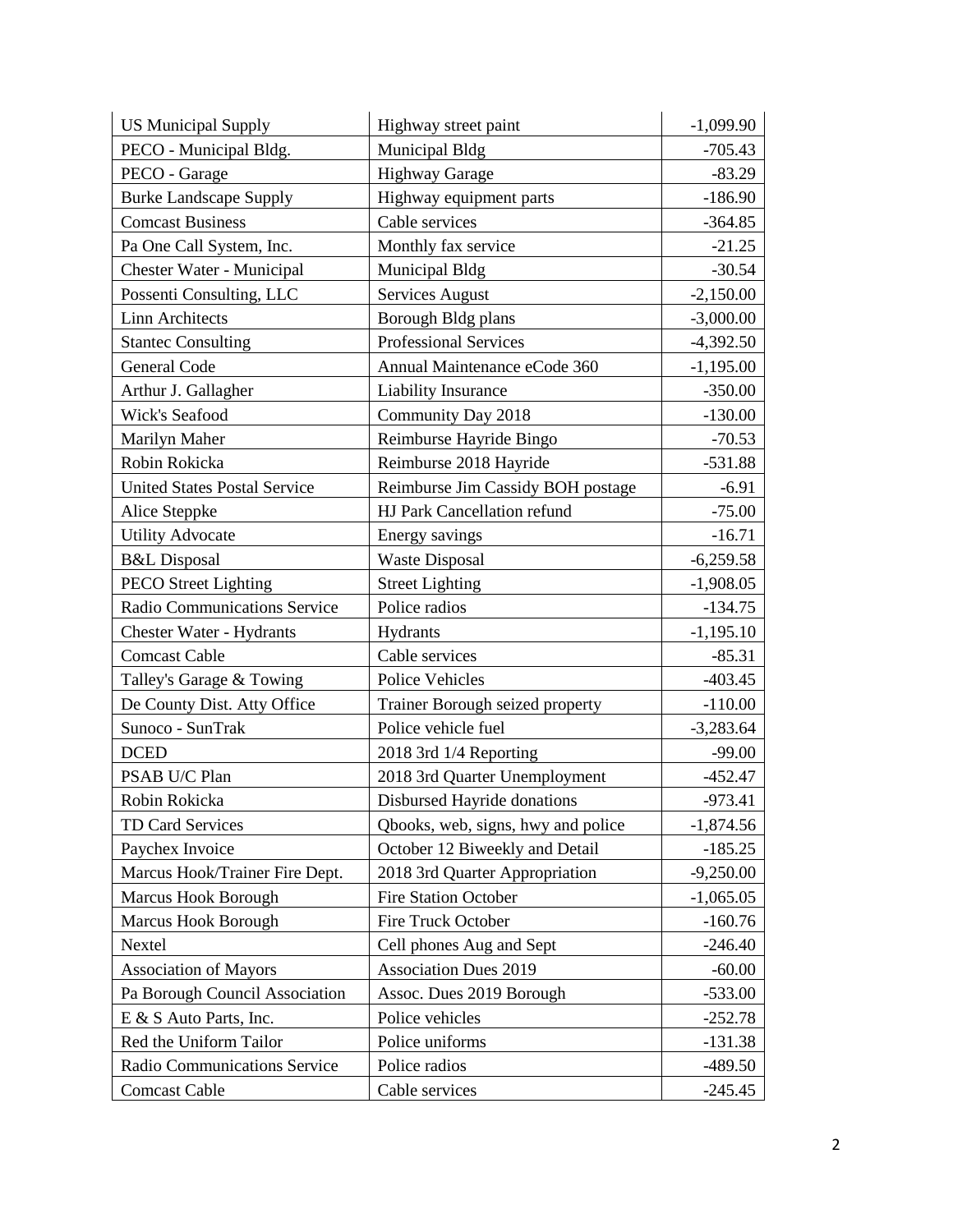| AT&T Mobility                            | Police Data reader                | $-188.65$     |
|------------------------------------------|-----------------------------------|---------------|
| <b>Verizon Wireless</b>                  | Police Data reader                | $-91.24$      |
| <b>Express Printing</b>                  | Donnelly business cards           | $-240.00$     |
| Galls Incorporated                       | Police equipment                  | $-103.15$     |
| A.R.D. Uniform Enterprises               | Police uniforms                   | $-38.00$      |
| Chester Water - HJP                      | HJ Park                           | $-23.57$      |
| <b>Justice Adoptions</b>                 | Animal Control Jan thru Sept 2018 | $-9,000.00$   |
| Delaware County Solid Waste              | September tipping fees            | $-2,739.99$   |
| PECO-Underpass Lighting                  | <b>Underpass Lighting</b>         | $-30.93$      |
| Pa One Call System, Inc.                 | Monthly fax service               | $-14.28$      |
| <b>Comcast Business</b>                  | Cable services                    | $-363.12$     |
| Chester Water - Municipal                | Municipal Bldg                    | $-61.08$      |
| Spirit Media Group, Inc.                 | <b>Public Notices</b>             | $-96.00$      |
| <b>United Concordia</b>                  | <b>Dental Coverage</b>            | $-1,628.24$   |
| Kelly & Close Engineers                  | Site work Municipal Complex       | $-6,059.13$   |
| <b>DCIU</b>                              | <b>Health Benefits</b>            | $-25,912.83$  |
| J. Michael Sheridan, Esq.                | <b>Professional Services</b>      | $-910.00$     |
| Paychex Invoice                          | October 26 Biweekly and Detail    | $-173.85$     |
| Possenti Consulting, LLC                 | Professional Services September   | $-2,280.00$   |
| <b>Integral Systems Corp</b>             | Computer maintenance              | $-100.00$     |
| Stantec Consulting Services Inc.         | <b>Professional Services</b>      | $-8,066.50$   |
| <b>J&amp;K Removal, Secure Shredding</b> | Community Day Shred event         | $-375.00$     |
| Charles Higgins & Sons                   | Camera traffic light maintenance  | $-5,319.00$   |
| Chester Water - Hwy garage               | <b>Highway Garage</b>             | $-40.91$      |
| Charles Higgins & Sons                   | Street light maintenance          | $-372.32$     |
| De County Solid Waste                    | 2019 Waste Hauler License         | $-200.00$     |
| PA Municipal Retirement                  | Act 205 2018 MMO Contribution     | $-10,090.00$  |
| TD Ameritrade FBO                        | 2018 Act 205 MMO State Aid        | $-256,167.00$ |

#### -375,383.57

#### **PAYROLL ACCOUNT**

 It was motioned by Councilperson Burgos and seconded by Councilperson Maher that Payroll for the month of October is paid. No opposition. Motion carried.

#### **OCTOBER PAYROLL FOR ALL EMPLOYEES**

 Total payroll for the month of October \$103,887.64 Payroll includes reimbursable detail wages.

## **LIQUID FUEL BILLS**

Liquid Fuel Bills for the month of October meeting were motioned for approval by Councilperson Maher and seconded by Councilperson Cassidy. No opposition. Motion carried.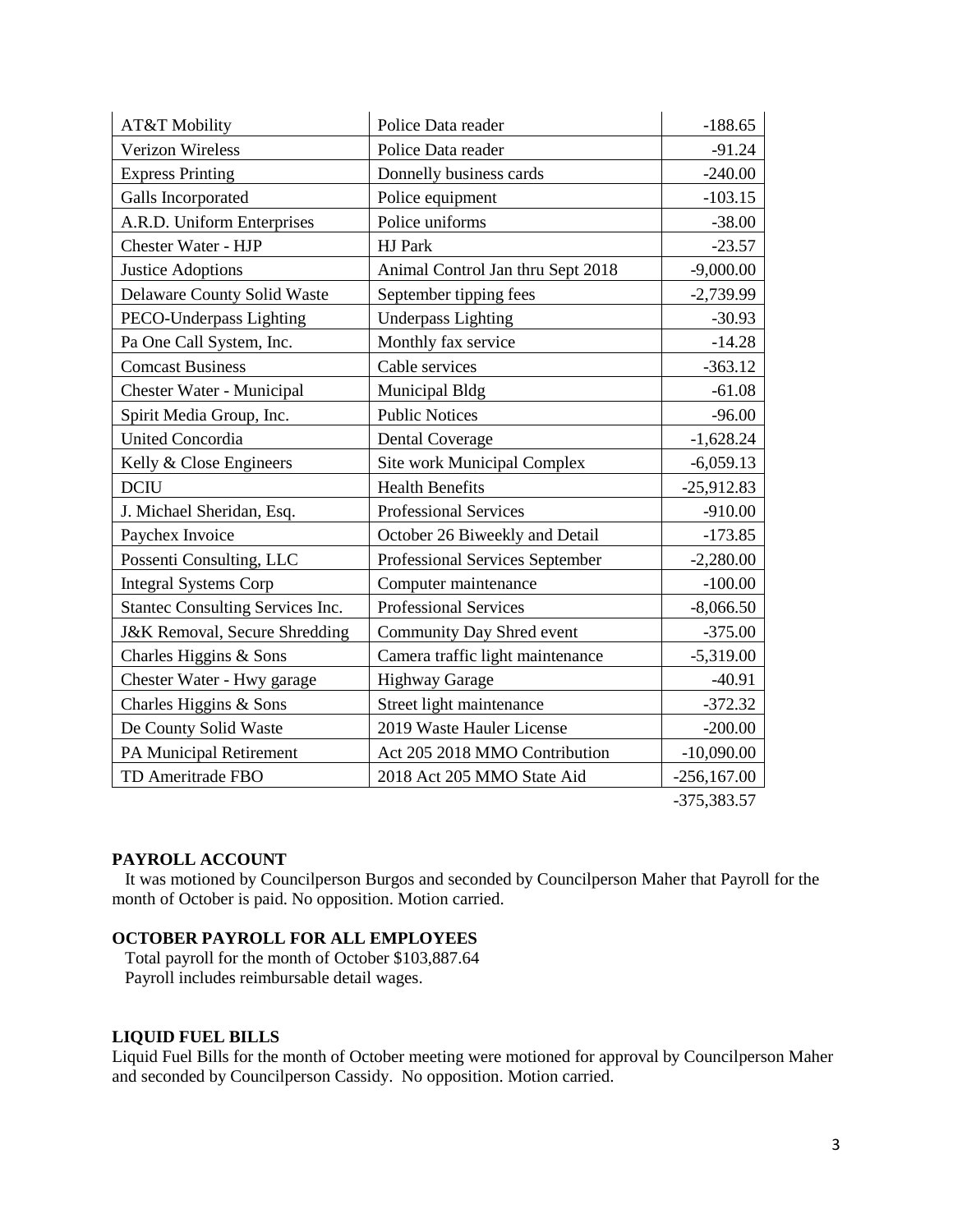## **OCTOBER LIQUID FUEL BILLS**

| Charles A. Higgins & Sons | <b>Traffic Light Maintenance</b> | $-1,716.88$ |
|---------------------------|----------------------------------|-------------|
| Mauger & Co.              | Hwy vehicle fuel                 | -187.26     |
| PECO                      | <b>Traffic Lighting</b>          | $-275.87$   |
|                           |                                  | $-2,180.01$ |

# **COMMUNITY CENTER BILLS**

 Community Center Bills for the month of October meeting were motioned for approval by Councilperson Cassidy and seconded by Councilperson Maher. No opposition. Motion carried.

## **OCTOBER COMMUNITY CENTER BILLS**

| PECO electric                  | CC Electric       | $-165.32$ |
|--------------------------------|-------------------|-----------|
| PECO gas                       | CC Gas/Electric   | $-156.40$ |
| Banta's Bestway Trash Removal  | Dumpster removal  | $-60.00$  |
| <b>Chester Water Authority</b> | CC Water          | $-68.57$  |
| Dept of Labor and Industry     | Boiler inspection | $-143.00$ |
|                                |                   | $-593.29$ |

## **PERMITS & LICENSE**

Permits for the month of October meeting were motioned for approval by Councilperson Maher and seconded by Councilperson Cassidy. No opposition. Motion carried.

## **PERMITS & LICENSE – OCTOBER**

| 3 Building permits             | \$498.00   |
|--------------------------------|------------|
| 0 Contractor license           | \$0        |
| 13 C/O Applications            | \$1,250.00 |
| 1 Plumbing permits             | \$80.00    |
| 0 Electrical permits           | \$0        |
| 1 Zoning                       | \$50.00    |
| 3 Other Permits/License        | \$80.00    |
| 2 Vacant property registration | \$300.00   |
| Amount turned over to Borough  | \$2,178.00 |

## **CHESTER WATER AUTHORITY**

0- Street Openings

Amount turned over to Borough \$0

# **PECO**

0– Street Openings

Amount turned over to Borough \$0

#### **DELCORA**

0 – Permits

Amount turned over to Borough \$0

#### **OTHER -**

1 – Permits Amount turned over to Borough \$30.00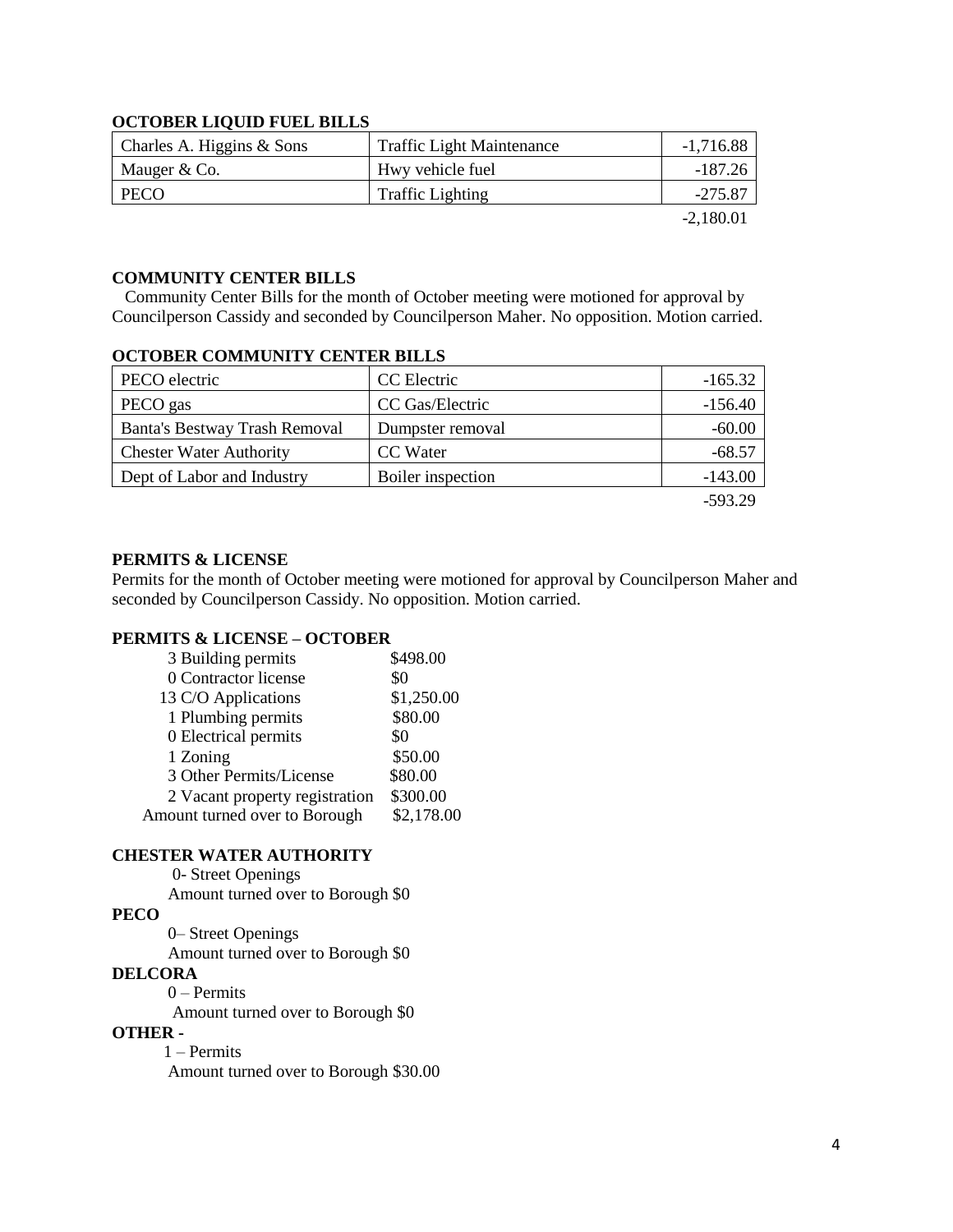## **CORRESPONDENCE**

 It was motioned by Councilperson Cassidy and seconded by Councilperson Maher that the correspondence for October be accepted and any necessary action taken. No opposition. Motion carried.

# **OCTOBER CORRESPONDENCE**

- Received from Keystone an electronic deposits in the amount of \$23,859.59 October EIT distribution.
- Received from Keystone an electronic deposits in the amount of \$4,543.20 October LST distribution.
- Received from Delaware County Tax Claim Monthly for August and a check in the amount of \$11,510.58.
- Received from PennDot a meeting notice for road resurfacing.
- Received from DEP a letter sent to Monroe Energy in regards to Acceptance of Soil Management Plan.
- Received from PennDot in regards to Liquid Fuels traffic lighting expenditures.
- Received from Monroe Energy in regards to Butane railcar expansion plan approval.
- Received from DVRPC in regards to the Circuit Trails.

#### **QUESTIONS AND COMMENTS FROM AUDIENCE ON CORRESPONDENCE** None

# **ANY MATTERS THAT NEED COUNCILMANIC ACTION**

Motion to approve the corrected Non-Uniform MMO for 2019.

# **COMMITTEE REPORTS**

## **MAYOR**

Mayor Zalewski:

- The Hayride was a success.
- Announced upcoming Christmas events.
- Food pantry is successful thanks to Awilda, Jean and Marcia.
- January will be the next Centennial meeting.

## **\*POLICE CHIEF –** No report

## **MANAGER/FINANCE**

Mark Possenti:

Gave an update on the new building.

An update on Adelphia was discussed by Solicitor Mike Sheridan. Adelphia still wants to meet and have an informative discussion with the Borough in regards to the pipeline project.

The preliminary budget for 2019 was presented.

Need motions for the following:

- Authorize to advertise 2019 Real Estate Tax Levy Ordinance #764
- Approve the 2019 preliminary General Budget
- Authorize to advertise the 2019 preliminary General Budget
- Approve the 2017 Financial Audit
- Authorize to advertise the 2017 condensed audit report
- Authorize to advertise the 2019 Borough meeting dates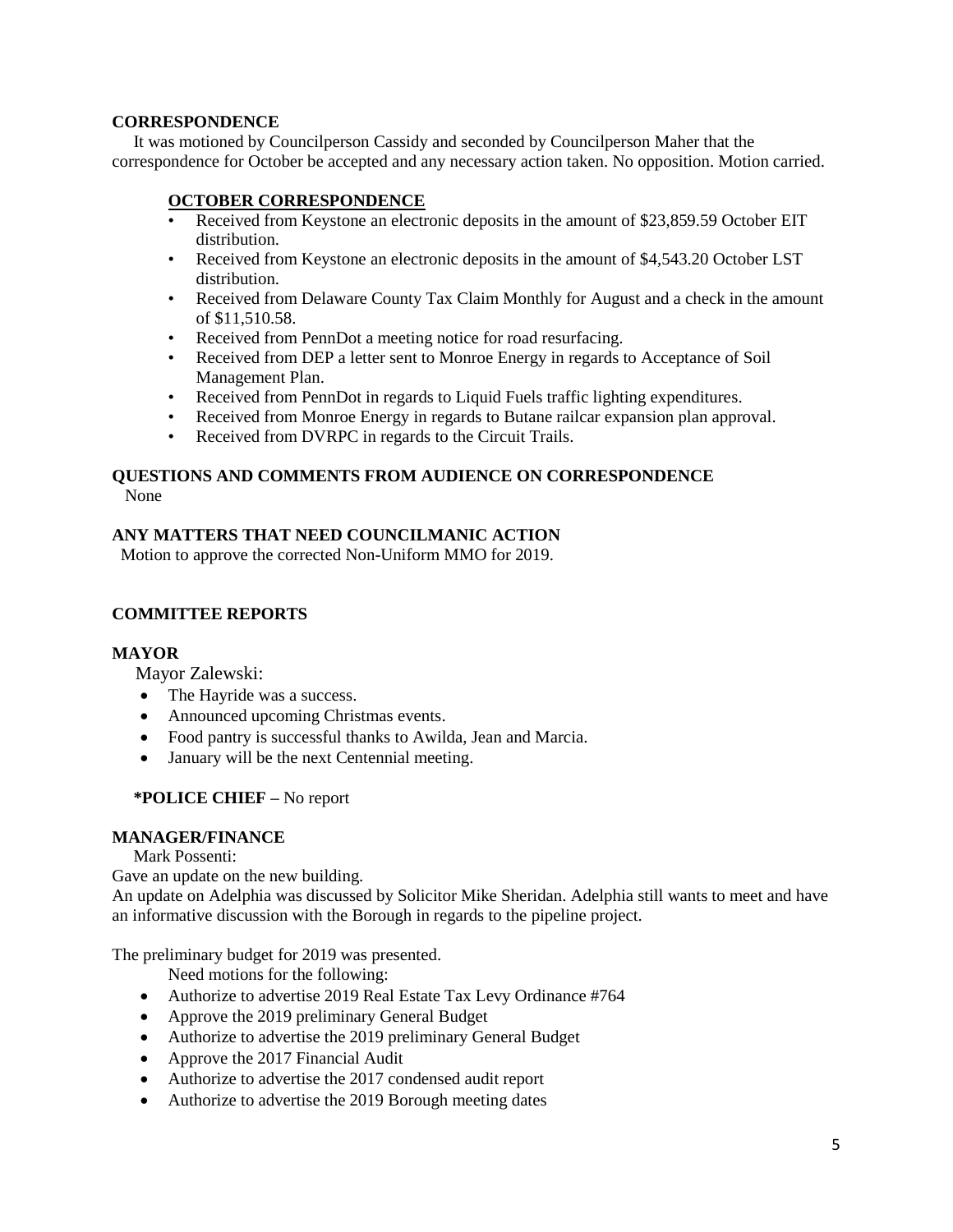## **PARKS/RECREATION/ENVIRONMENT**

Councilman Maher:

- Stated the Hayride was a success and thanked Russ Harper, Eileen Nelson, Adam Gattuso, the Police and other volunteers for their support and participation with the event.
- The trees that were bad have been taken down.

## **FIRE/BOARD OF HEALTH**

Councilman Cassidy:

Welcome to Trainer's November Council meeting.

BOH,

Grass has stopped growing but the citations are still active.

Moving on to other issues causing residents problems. Hopefully many will comply by next spring. Bad fire today on Chestnut Street. Please be careful when doing home remodeling and hiring contractors.

Calling for a permit is the first line of action.

Fire,

As previously stated, there was a bad fire on Chestnut Street this morning. Thankfully there were no injuries.

This time of year brings out the space heaters. Please be careful when using them, have them serviced to prevent accidental fires and to ensure proper burning.

Be sure smoke and carbon monoxide detectors are clean and in good working order with new batteries. If you have any questions, please call the fire department and they can assist you in these matters by directing you to the proper people who can assure you have a warm safe winter. Jobs,

Many jobs in the area, UPS, Amazon, Acme, Giant, Wendy's just to name a few.

Read the monthly fire reports for September and October as follows:

#### **MARCUS HOOK TRAINER FIRE DEPARTMENT MONTHLY REPORT**

#### **OCTOBER 2018**

| <b>INCIDENT TYPE</b>                                     | <b>#INCIDENTS</b> |
|----------------------------------------------------------|-------------------|
| <b>Station: 68 - MARCUS HOOK TRAINER FIRE DEPARTMENT</b> |                   |
| Medical assist, assist EMS crew                          |                   |
| Gas leak (natural gas or LPG)                            |                   |
| Carbon monoxide incident                                 |                   |
| Electrical wiring/equipment problem, other               |                   |
| Power line down                                          |                   |
| Arcing, shorted electrical equipment                     |                   |
| Public service assistance, other                         |                   |
| Public service                                           |                   |
| Cover assignment, standby, moveup                        |                   |
| Dispatched & cancelled en route                          | 10                |
| False alarm or false call, other                         |                   |
| Sprinkler activation due to malfunction                  |                   |
| Smoke detector activation due to malfunction             |                   |
| Alarm system sounded due to malfunction                  |                   |
|                                                          |                   |

MUTAL AID GIVEN: 9 ALARMS

MUTAL AID RECEIVED: 6 ALARMS

THE DEPARTMENT DID NOT RESPOND TO 11 ALARMS NO CREW FOR DAY TIME ALARMS, 1 OF THOSE ALARMS WAS A BUILDING FIRE ASSIGNMENT IN MARCUS HOOK, NO CREW!!

TOP RUNNER FOR THE MONTH OF OCTOBOR BOB HUGHES 15 ALARMS

REPORTING OFFICER KEN SMITH JR DEPUTY FIRE CHIEF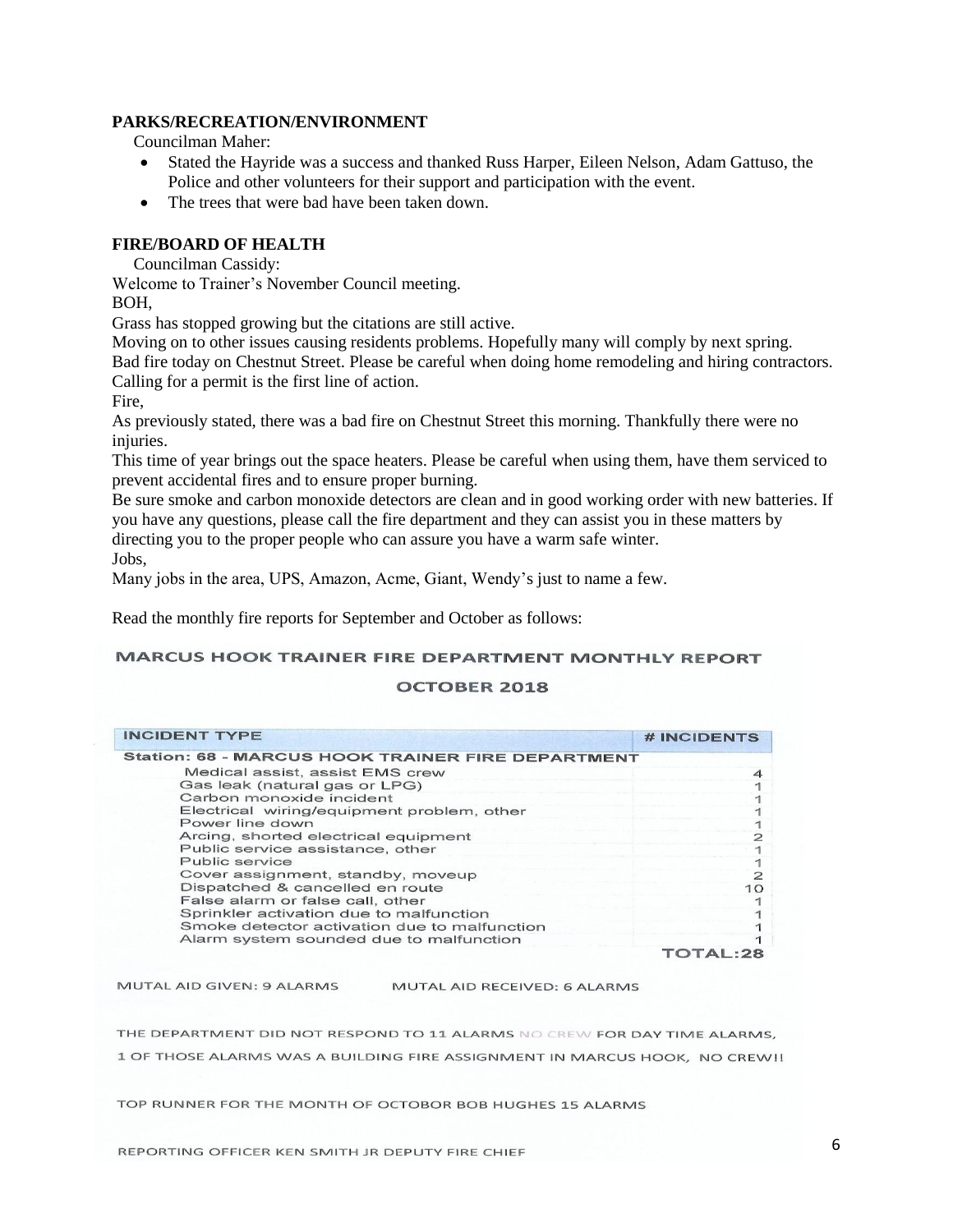# SEPTEMBER 2018

|                                                  | Detailed Breakdown by Incident Type |            |
|--------------------------------------------------|-------------------------------------|------------|
| <b>INCIDENT TYPE</b>                             | # INCIDENTS                         | % of TOTAL |
| 311 - Medical assist, assist EMS crew            |                                     | 11.54%     |
| 322 - Motor vehicle accident with injuries       |                                     | 3.85%      |
| 364 - Surf rescue                                |                                     | 3.85%      |
| 412 - Gas leak (natural gas or LPG)              |                                     | 15.38%     |
| 440 - Electrical wiring/equipment problem, other |                                     | 3.85%      |
| 571 - Cover assignment, standby, moveup          |                                     | 7.69%      |
| 600 - Good intent call, other                    |                                     | 3.85%      |
| 611 - Dispatched & cancelled en route            |                                     | 46.15%     |
| 700 - False alarm or false call, other           |                                     | 3.85%      |
|                                                  |                                     |            |

THE DEPARTMENT DID NOT RESPOND TO 7 ALARMS NO CREW FOR THE DAY TIME

TO RUNNER FOR THE MONTH OF SEPTEMBER: JOE SMITH 18 ALARMS

REPORTING OFFICER: KEN SMITH JR DEPUTY FIRE CHIEF

#### **HIGHWAY/BUILDINGS**

Councilman Mathews was absent.

#### **PUBLIC SAFETY**

 Councilwoman Beck read the Code office reports for September and October. September: 9 bldg. permits, 12 C/O's, 0 Contractor licenses and numerous violation notices, citation warnings and citations issued. October: 7 bldg. permits, 9 C/O's, 0 Contractor licenses and numerous violation notices, citation warnings and citations issued.

#### **COMMUNITY OUTREACH/NEWSLETTERS**

Councilwoman Burgos:

Have LIHEAP applications. They need to be used or we will lose the funds.

## **COMMUNITY REDEVELOPMENT**

Councilman Ed McDaniel:

 $\bullet$  Will follow-up with Recycle Company interested in the 9<sup>th</sup> St. property.

# **CODE ENFORCEMENT OFFICER**

No report

**TAX COLLECTOR**

Kim Sherman was absent.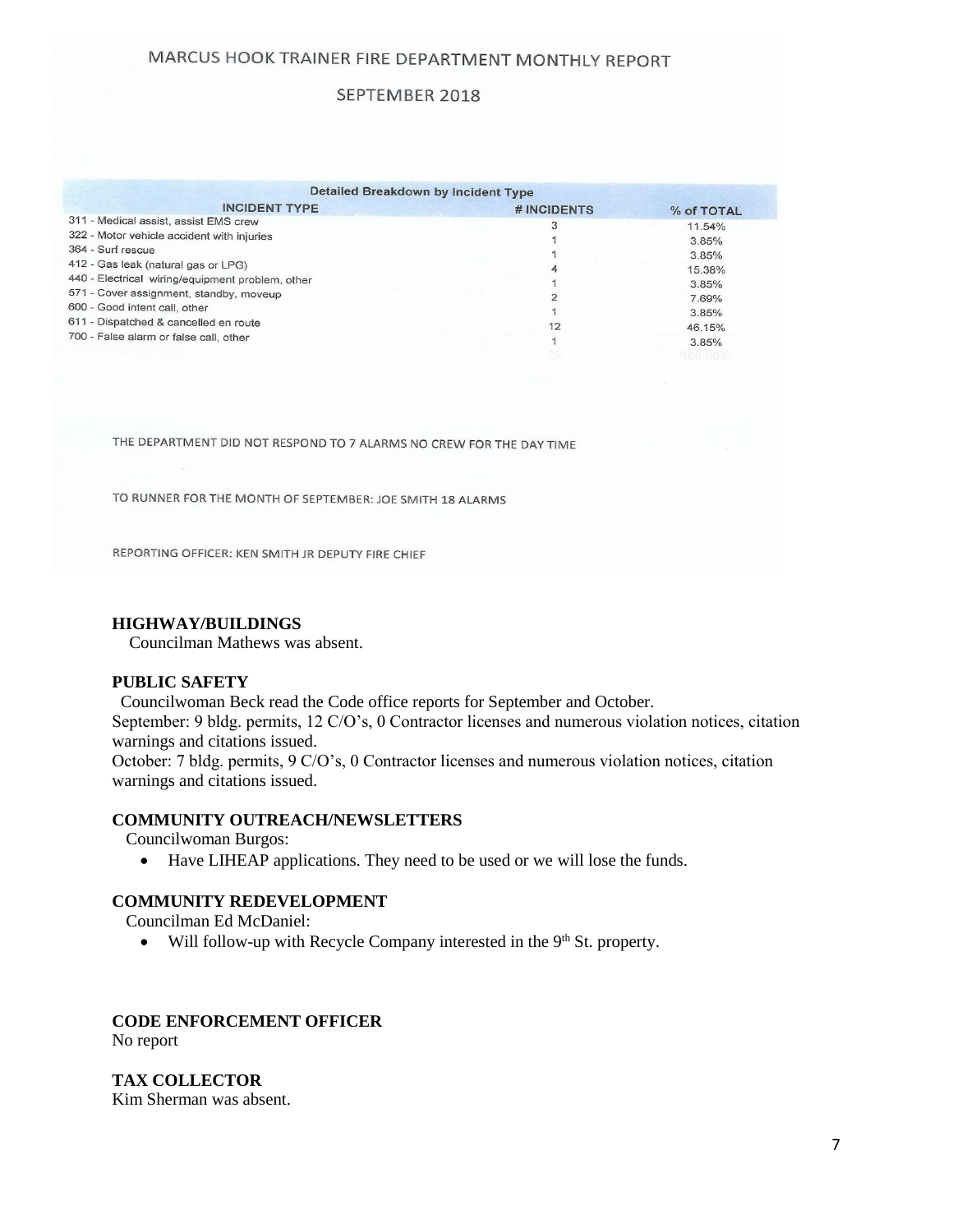## **SCHOOL BOARD DIRECTOR**

Mary Magaw: Absent

## **MONROE ENERGY**

Adam Gattuso publically thanked the Police department for their help with traffic control. The turnaround project will be done in 2 weeks.

## **ENGINEER**

Eileen Nelson stated the 2019 CDBG application is due January 10th. Will have to advertise to hold the required public meeting at the December council meeting.

Need a motion to accept estimate from Gargiule to repair the inlet on Township Line Rd.

**Engineer's Report** Attached

# **SOLICITOR**

Mike Sheridan stated:

- Will have the Comcast agreement for next month's meeting for consideration.
- Spoke about Buckley Cable and developing the paper street on Ninth St. A motion is needed for the Borough's decision on whether or not they be require to develop the street. They have entered into an agreement to purchase the property. Buckley states they will not be using the paper street. Council may enter into an agreement with Buckley to not require them to develop Price (paper) street upon the condition they will not use the street.

Mike Sheridan called for an executive session to discuss a real estate matter.

## **ORDINANCES**

• None

# **RESOLUTIONS**

• Motion was made by Councilperson Cassidy to accept Resolution 1042 Comcast Franchise Agreement and seconded by Councilperson Maher. No opposition. Motion carried.

# **OTHER ACTION ITEMS**

- Motion was made by Councilperson Cassidy to approve the corrected Non-Uniform MMO for 2019 from the original amount of \$15,496.00 to \$9,802.00 and seconded by Councilperson McDaniel. No opposition. Motion carried.
- Motion was made by Councilperson Cassidy to accept estimate from Gargiule to repair the inlet on Township Line Rd. in the amount of \$4,500.00 and seconded by Councilperson Maher. No opposition. Motion carried.
- Motion was made by Councilperson Cassidy to authorize to advertise 2019 Real Estate Tax Levy Ordinance #764 and seconded by Councilperson Maher. No opposition. Motion carried.
- Motion was made by Councilperson Cassidy to approve the 2019 preliminary General Budget and seconded by Councilperson Burgos. No opposition. Motion carried.
- Motion was made by Councilperson Cassidy to authorize to advertise the 2019 preliminary General Budget and seconded by Councilperson Maher. No opposition. Motion carried.
- Motion was made by Councilperson Burgos to approve the 2017 Financial Audit and seconded by Councilperson McDaniel. No opposition. Motion carried.